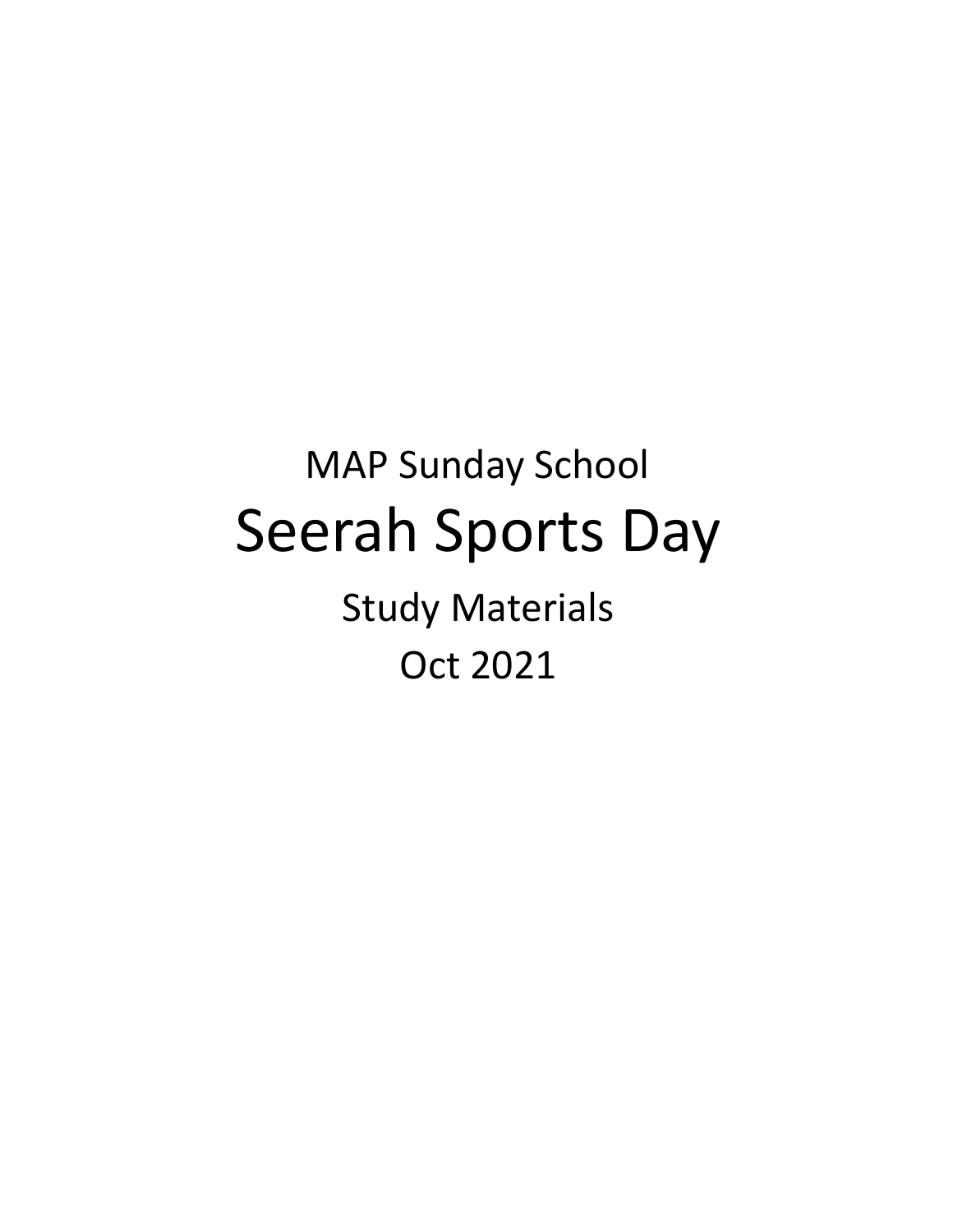## Topic 1: Prophet Muhammad's Early Childhood

### All students (from KG to Level 7) are responsible for this topic

Prophet Muhammad (PBUH) is the last messenger on earth. He was sent by Allah to guide humanity to the right way. He was born in Saudi Arabia (Mecca). His childhood name was Muhammad. His Grandfather Abdul-Muttalib (PBUH) is the one who proposed that name.

As was the habit in Mecca, Aminah sent her son (PBUH) to be fostered by a Bedouin family. His foster mother was Haleemah As-Sa'deyyah. When his grandfather passed away, his uncle took care of him. His mother died when he was 6 years of age.

Muhammad (PBUH) grew up in a town called Mecca. One day he went to a cave (Hira) to meditate (think). An angel (Jibril) came and brought some words from the Quran to him.

Prophet Muhammad (PBUH) became The Prophet of Allah. He told everyone to be a good person. Only worship Allah and he recited Quranic verses to his people. He taught us about peace and obedience to Allah. He taught us that Islam is a complete religion.

Some people of Mecca did not like Him. They were mean to him and wanted to kill him. He could not live in Mecca anymore and decided to move to Madinah.

He always traveled on His camel (Al-Kaswa). Prophet Muhmmad (PBUH) and other Muslims went to live in Madinah. The people of Madinah welcomed them with open hearts. They converted to Islam and started to recite the Quran. Most people of Madinah gave a formal pledge of allegiance to Prophet Mohammad (PBUH). They accepted Islam and accepted him as "The Prophet".

Prophet Muhammad (PBUH) established the 1<sup>st</sup> mosque (QUBA). It is the oldest mosque in the world. He used to give teachings of Islam at this mosque. He stayed in Madinah for several years and moved back to Mecca. Many people of Mecca became Muslims. Prophet Muhammad (PBUH) loved people of all color. He was very nice and kind to non-Muslims as well. He said all humans are equal but the only difference is faith and good deeds. He taught us to be respectful of our elders and be kind to children. He stressed that all children should be educated. Actions and sayings of Prophet (PBUH) are called Sunnah. Muslims refer to the sayings of the Prophet (PBUH) as Hadeeths. To follow Islam, we should follow the Sunnah of the Prophet (PBUH). He was the greatest person in the world. May the mercy and blessing of Allah be upon Him. Ameen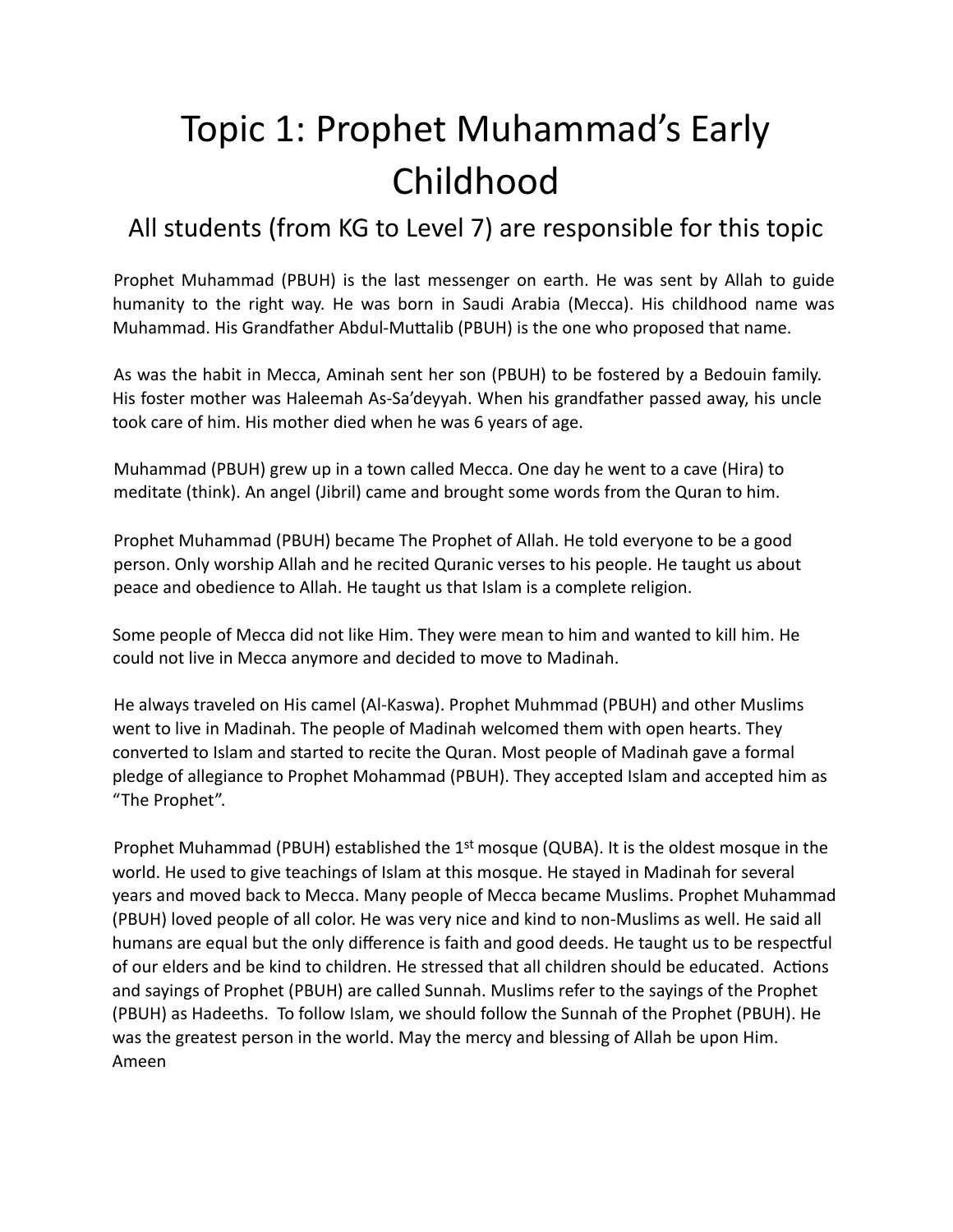## Topic 2: Life in Mecca before Hijra Students from Levels 2 to 7 are responsible for this topic

#### **Highlights from Life of Prophet Muhammad (S) until Hijra**

- Muhammad's (S) father, 'Abd Allah ibn'Abd al-Muttalib, died before he was born in Mecca.
- His mother, Aminah, died when he was six years old.
- As an orphan, Muhammad (S) was put in the care of his grandfather, Abdul Muttalib, the head of the clan of Hashim.
- After the death of his grandfather, Muhammad (S) was raised by his uncle, Abu Talib.
- As was customary in those days, Muhammad (S) as a child was sent to live for a year or two with a Bedouin family. In addition to enduring the hardships of desert life, he acquired a taste for the rich language so loved by the Arabs, whose speech was their proudest art.
- When Muhammad (S) was about 25 years old, he entered the service of a widow named Khadijah as a merchant actively engaged with trading caravans to the north.  $\cdot$  Sometime later Muhammad (S) married Khadijah, by whom he had two sons - who did not survive and four daughters.
- During this period of his life Muhammad (S) traveled widely.
- Then, in his forties he began to retire to meditate in a cave on Mount Hira outside of Mecca, where the first of the great events of Islam took place.
- One day, as he sat in the cave, he heard a voice, later identified as that of the Angel Gabriel, which ordered him to:
	- Recite: In the name of thy Lord who created, Created man from a clot of blood.
	- Three times Muhammad (S) pleaded his inability to do so, but each time the command was repeated.
	- Finally, Muhammad recited the words of what are now the first five verses of the 96th surah or chapter of the Quran - words which proclaim God the Creator of man and the Source of all knowledge.
- At first Muhammad (S) divulged his experience only to his wife and his immediate circle. But as more revelations enjoined him to proclaim the oneness of God universally, his following grew, at first among the poor and the slaves, but later also among the most prominent men of Mecca. The revelations he received at this time and those he received later are all incorporated in the Quran, the Scripture of Islam.
- Not everyone accepted God's message transmitted through Muhammad (S). Even in his own clan there were those who rejected his teachings, and many merchants actively opposed the message.
- The opposition, however, merely served to sharpen Muhammad's (S) sense of mission and his understanding of exactly how Islam differed from paganism.
- Because the Quran rejected polytheism and emphasized man's moral responsibility, in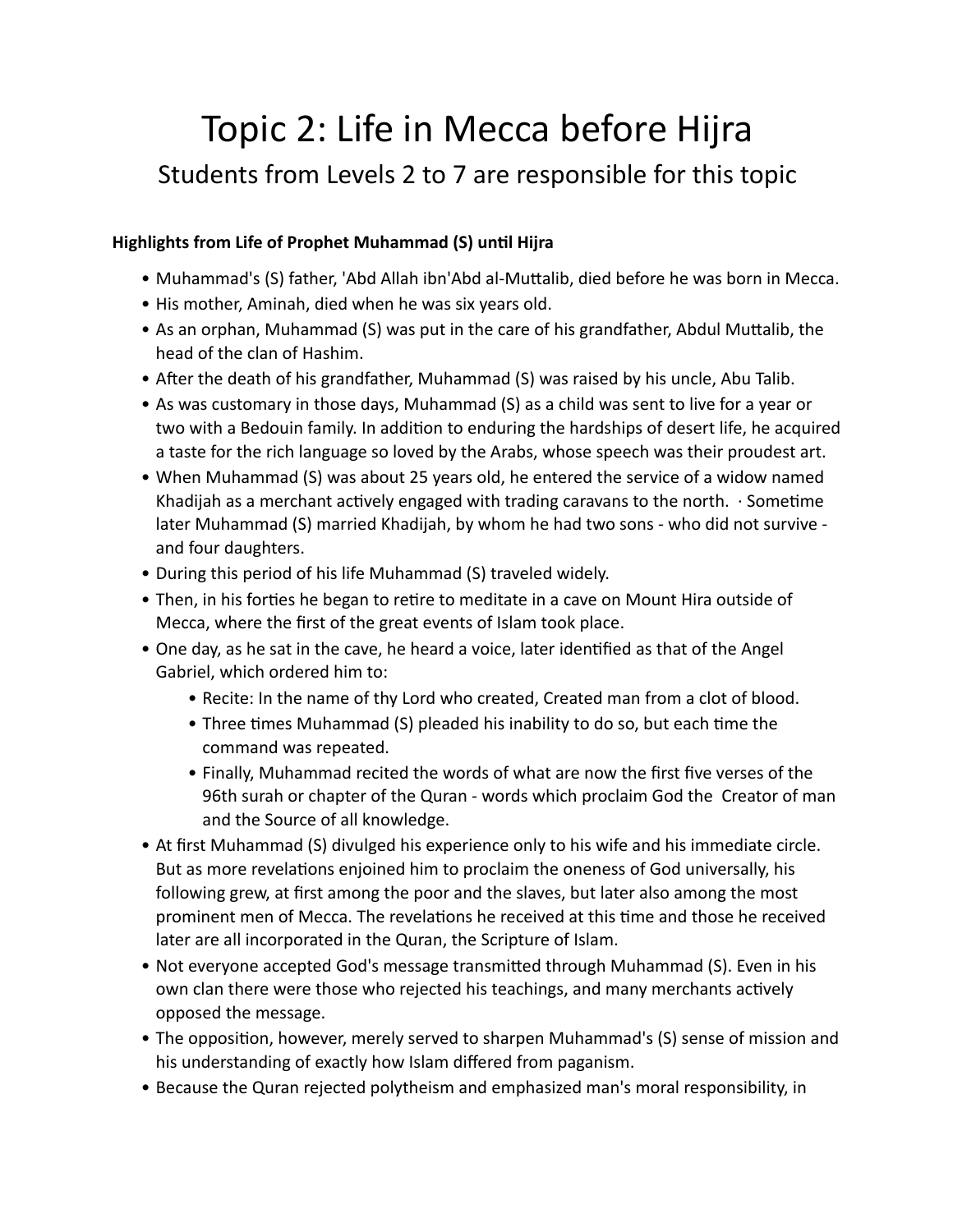powerful images, it presented a grave challenge to the worldly Meccans.

- After Muhammad (S) had preached publicly for more than a decade, the opposition to him reached such a high pitch that, fearful for their safety, he sent some of his adherents to Ethiopia, where the Christian ruler extended protection to them, the memory of which has been cherished by Muslims ever since.
- But in Mecca the persecution worsened. Muhammad's (S) followers were harassed, abused, and even tortured.
- At last Muhammad (S) sent seventy of his followers off to the northern town of Yathrib, which was later to be renamed Medina ("The City").
- Later, in the early fall of 622, he learned of a plot to murder him and, with his closest friend, Abu Bakr al-Siddiq, set off to join the emigrants.
- In Mecca the plotters arrived at Muhammad's (S) home to find that his cousin, 'Ali, had taken his place in bed. Enraged, the Meccans set a price on Muhammad's head and set off in pursuit.
- Muhammad (S) and Abu Bakr, however, had taken refuge in a cave and, after the pursuers left their track, went on to Medina; they were joyously welcomed by the people of Medina as well as the Meccans who had gone ahead to prepare the way.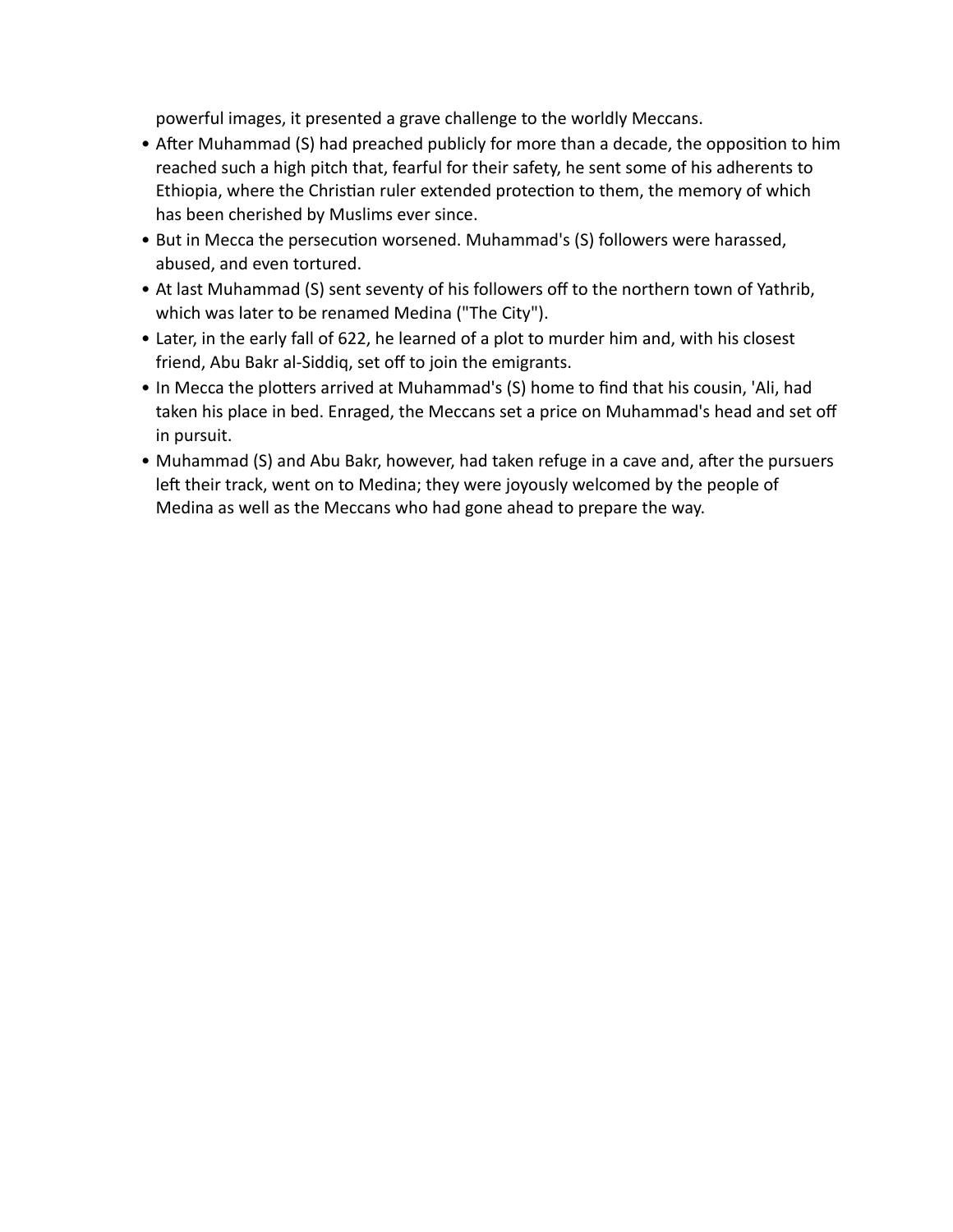## Topic 3: Hijra and Early Medina

### Students from Levels 4 to 7 are responsible for this topic

- Hijra is Prophet Muhammad's migration from Mecca to Medina in 622 to escape persecution.
- The date represents the starting point of the Muslim era. It was Umar, the second caliph, who introduced the Hijri era (distinguished by the initials AH). Umar started the first year AH with the first day of the lunar month of Moharram which we celebrate as the Hijri New Year.
- Upon finalizing the agreement with people of Yathrib (Medina), Prophet Muhammad (SAW) ordered his followers to leave Mecca in small groups, so as not to attract attention, and to await him in Yathrib.
- Soon after, he also departed one evening with Abū Bakr for Yathrib, using an indirect route after commanding Alī to sleep in the Prophet's bed. The Quraysh, who had decided to get rid of the Prophet once and for all, attacked the house but found ʿAlī in his place.
- Prophet Muhammad (SAW) and Abū Bakr hid in a cave that was then camouflaged by spiders, which spun webs over its mouth, and birds, which placed their nests in front of the cave. Once the search party arrived at the mouth of the cave, they decided not to go in because the unbroken cobwebs and undisturbed nests seemed to indicate that no one could be inside.
- When they arrived in Quba, on the outskirts of Medina, Prophet Muhammad (SAW) ordered the first mosque of Islam to be built.
- Prophet Muhammad (SAW) completed the Hijrah in September of 622 when he reached Yathrib which became known as Madinat al-Nabi (City of the Prophet). This momentous event led to the establishment of Islam as a religious and social order and became the starting point of Islamic Calendar.
- When Prophet first settled in Medina, his most trusted followers were those who had migrated from Mecca. Soon, however, many Medinans embraced Islam, so the early Islamic Community came to consist of the emigrants (al Muhajirun) and the Medinan helpers (al Ansar).
- During the second year of the Hijrah, Prophet Muhammad (SAW) drew up the "Constitution of Medina", defining relations between the various groups in the first Islamic Community. In the same year the direction of qiblah was changed from Jerusalem to Mecca.
- In 624 in the month of Ramadan, an army of 1,000 assembled by the Quraysh marched against Madina and met a much smaller force of around 300 Muslims at a place called Badr. Although heavily outnumbered, the Muslims achieved a remarkable victory.
- In 625, Quraysh dispatched an army of 3,000 men under the leader of Mecca, Abū Sufyān. Prophet Muhammad led his forces to the side of a mountain near Medina called Uhud, and battle ensued. The Muslims had some success early in the engagement, but Khālid ibn al-Walīd, a leading Meccan general and later one of the outstanding military figures of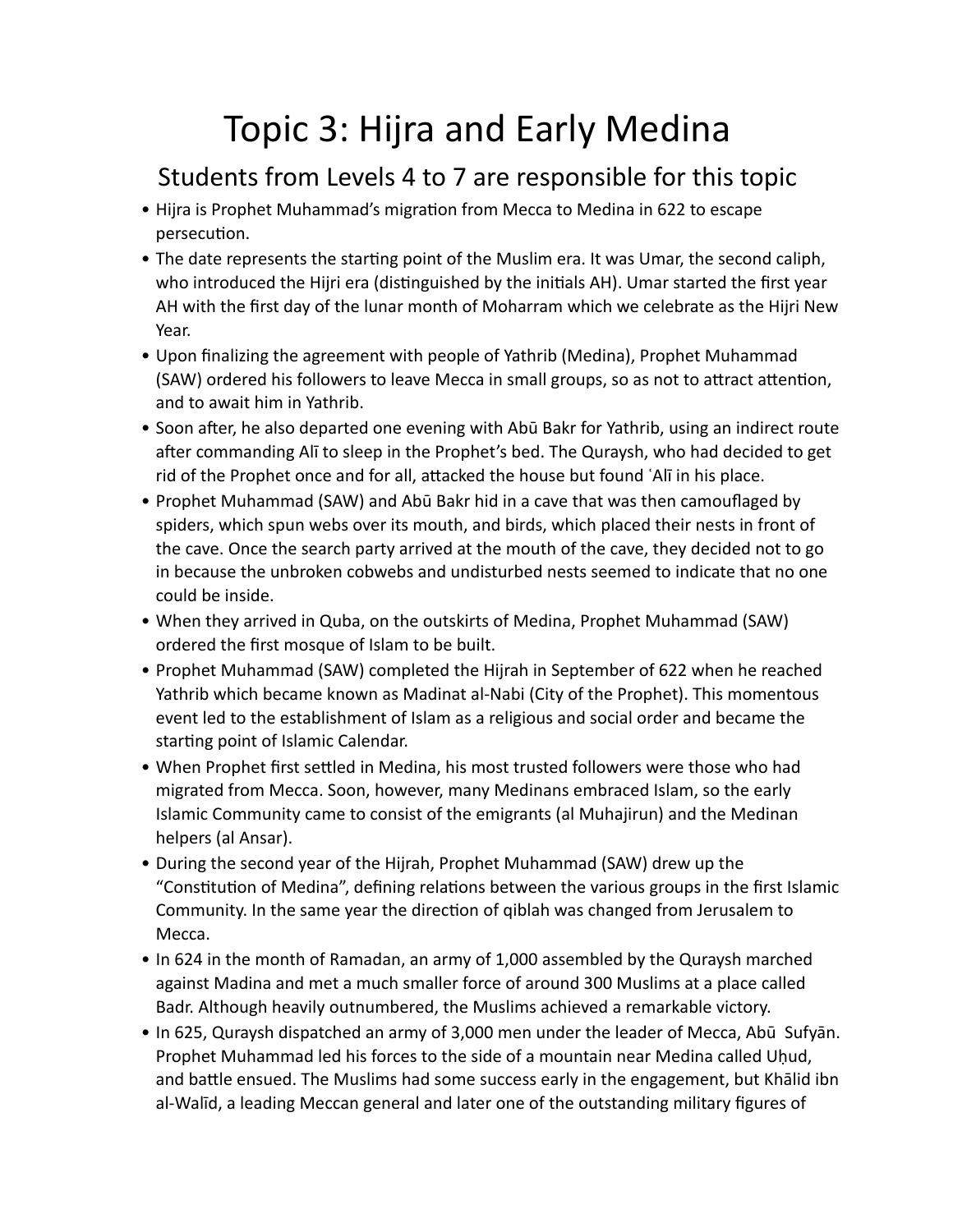early Islamic history, changed the outcome of the battle by attacking Muslims from behind after some Muslims deserted their posts against the commands of the prophet. Muslims lost the battle and a number of significant figures including Prophet's uncle Hamzah were killed.

• In 627, Quraysh helped raise an army of 10,000 men which marched on Medina. Salman al-Farsi, the first Persian covnert to Islam, suggested that the Muslims dig a ditch around the city to protect it. The Meccan army arrived and, unable to cross the ditch, laid siege to the city but without success. The invading army gradually began to disperse leaving the Muslims victorious in the "Battle of Trench" (al-Khandaq).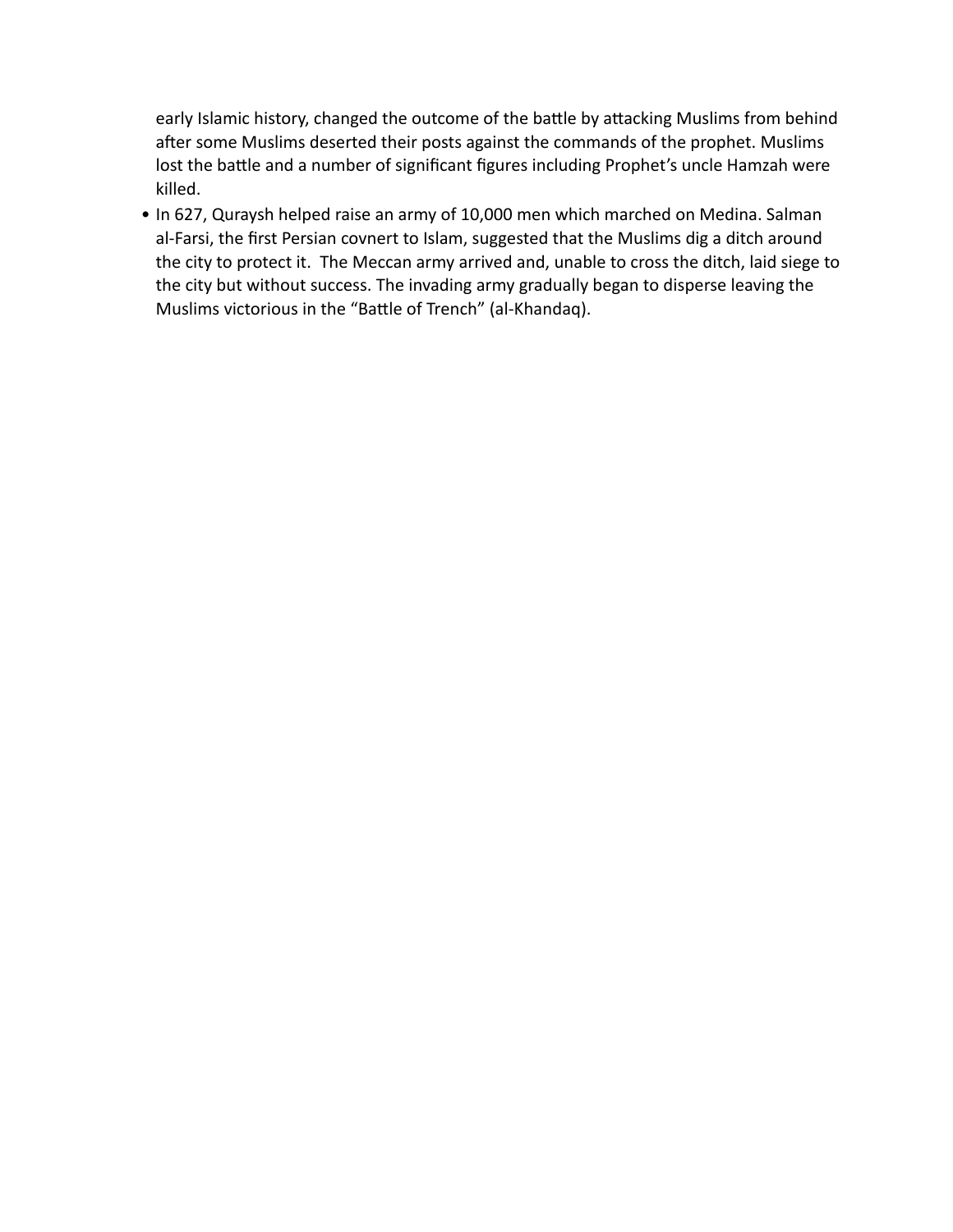### Topic 4: Treaty of Hudaibiyah and Conquest of Mecca

### Students from Levels 6 to 7 are responsible for this topic

#### **THE TREATY OF HUDAYBIAH**

The sixth year after the Prophet (pbuh) migrated to Medina witnessed one of the most significant events for early Muslims. After ten years of persecution and torture in Mecca, followed by six years of skirmishes and full blown battles with Quraysh, Muslims had finally asserted themselves as an indomitable presence in the region.

This is when the Prophet(pbuh) was shown in a dream that he and his companions entered Mecca to perform Umrah. Upon waking he told his companions and they all rejoiced, believing it was a sign from Allah(swt) that they would finally enter Mecca that year.

Soon a group of 1,000 pilgrims and 70 sacrificial camels were assembled for the journey. Among the Prophet's wives, Umm Salamah was chosen to join the expedition.

The Quraysh learned about the pilgrims and sent Khalid bin Walid with 200 men to block their entry. Hoping to avoid a confrontation, the pilgrims veered off the expected route to Mecca. The Prophet(pbuh) halted the caravan in the valley of Hudaybiah. While the pilgrims were encamped at Hudaybiah, the local tribe of Khuzaah provided their daily needs. Khuzzaah had allied themselves with the Prophet to counterbalance a strong alliance their rival , Bani Bakr, shared with the Quraysh.

Budayl ibn Warqa, one of the leaders of Khuzaah warned the Prophet (pbuh) that the Quraysh will not allow pilgrims to enter the sanctuary. The Prophet(pbuh) sent Budayl to Mecca with a message of peace. The Quraysh ignored this message and sent a scout to Hudaybiah. When the scout confirmed that the Muslims had come in peace, they scoffed at him. Eager to disrupt any chance of truce a group of 70 young Meccans tried to ambush the pilgrims' camp. Their plan was foiled, and they were taken captive, but as described in Surah Feth the Prophet made a conciliatory gesture and released them.

Uthman ibn Affan was sent by the Prophet to Mecca to negotiate on his behalf. Quraysh offered him pilgrimage rights, but he refused to do so without the Prophet(pbuh). Another representative was sent by the Prophet(pbuh) but he was unable to negotiate a deal as well.

Having come to an impasse, the Quraysh sent three men under Suhayl ibn Amr to negotiate a treaty with the Prophet(pbuh). Before negotiations began the Prophet (pbuh) received revelation to renew a pact of allegiance with the companions. He vowed not to return without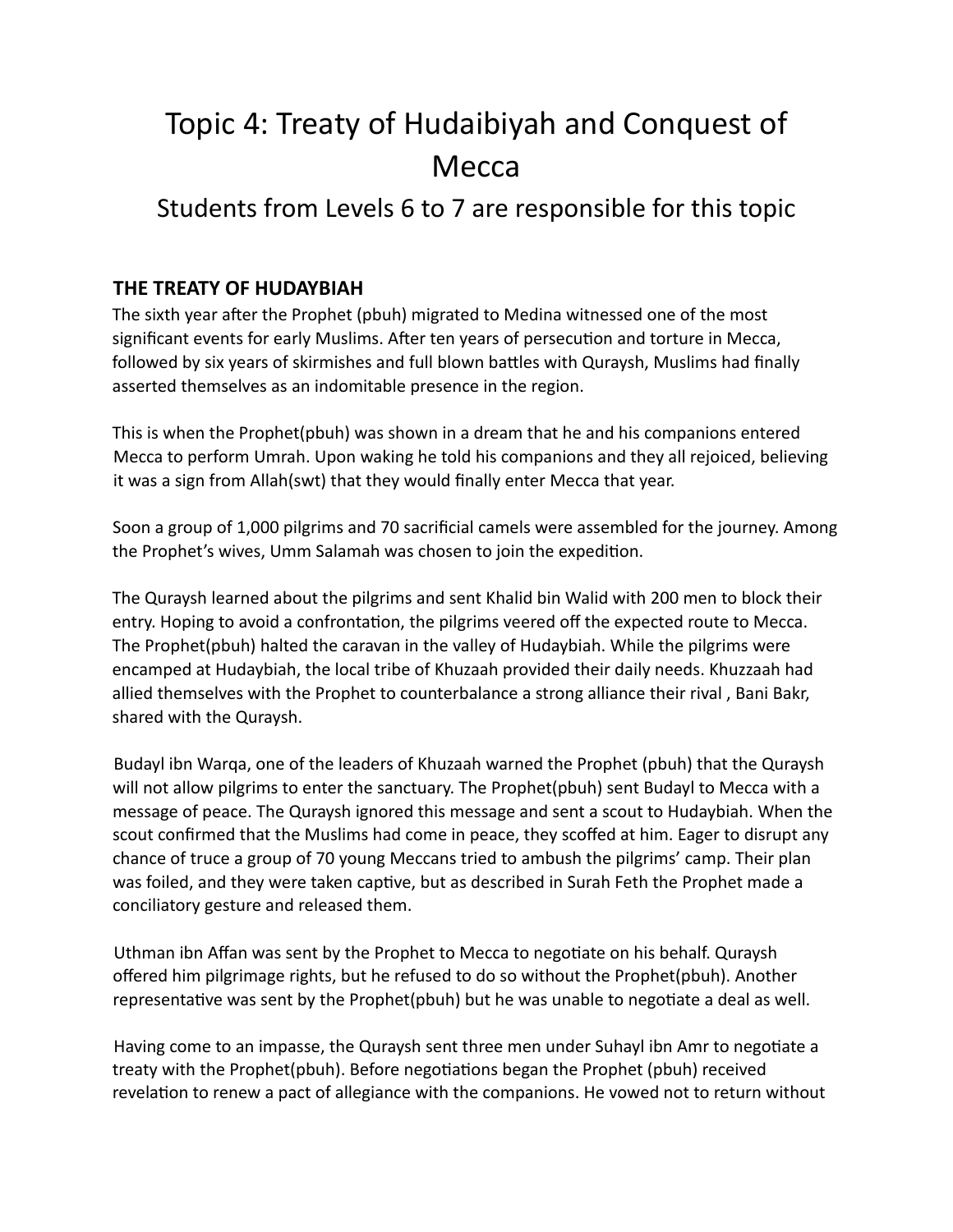Uthman (RA). This is called Bait ul Ridwan.

Ali ibn Talib (RA) was asked by the Prophet(pbuh) to draft the treaty. Suhayl raised objections when Ali (RA) wrote Bismillah and Mohammad the messenger of Allah. The Prophet asked Ali (RA) to strike out the title to ease the negotiations.

The treaty was valid for 10 years. Umrah was suspended for that year according to the treaty. The companions were frustrated over the terms of the treaty, but the Prophet (pbuh) indicated the mission was complete. Hudaybiah was a compromise and is an indication for Muslims that sometimes circumstances necessitate compromises that are hard for the believers to understand. There's a wisdom in recognizing that you have to do things that might be difficult for a greater long-term benefit.

Surah Feth explains the victory in Hudaybia and Allah's(swt) promise to the Muslim community. While the faithless had their hearts filled with rage Allah(swt) was sending His tranquility down upon His Messenger and also upon believers, helping them to obey the order to restrain themselves.

#### **Liberation of Mecca**

About the end of the seventh year of Hijrah, the Quraysh and their allies, the Bani Bakr violated the terms of the peace concluded at Hudaybia by attacking the Bani Khuzaah, who were in alliance with the Muslims. The Bani Kuzaah appealed to the Prophet (pbuh) for help and protection. The Prophet(pbuh) set out with an expedition of nearly 10,000 men but did not announce where they are heading.

After 8 days the muslim army halted at Marr az Zahran, a day's journey from Mecca. The Quraysh sent Abu Sufyaan to ask the Prophet(pbuh) to abandon his project, but the Prophet (pbuh) asked him to accept Islam. He was hesitant at first but after witnessing fervent loyalty of the Prophet's companions he testified his faith. He was then sent back to prepare the city for the Prophet's approach.

Except for slight resistance by certain clans, the Prophet (pbuh) entered Mecca almost unopposed. He (PBUH) entered Mecca on his favorite camel Qaswa. His head was bowed until his beard touched the saddle. He was reciting the first few verses of Surah Feth.

The Muslim army was divided into four groups, Khalid bin Walid was on the right, Zubayr on the left. The Prophet's troop was divided into two. Half led by Saad and his son and the other half in which he rode was led by Abu Ubaydah. The Muslim army entered unpretentiously and peacefully. After Abu Sufyaan's conversion, the Prophet responded with an act of unprecedented clemency and promised amnesty to any Meccan seeking protection in Abu Sufyaan's house.